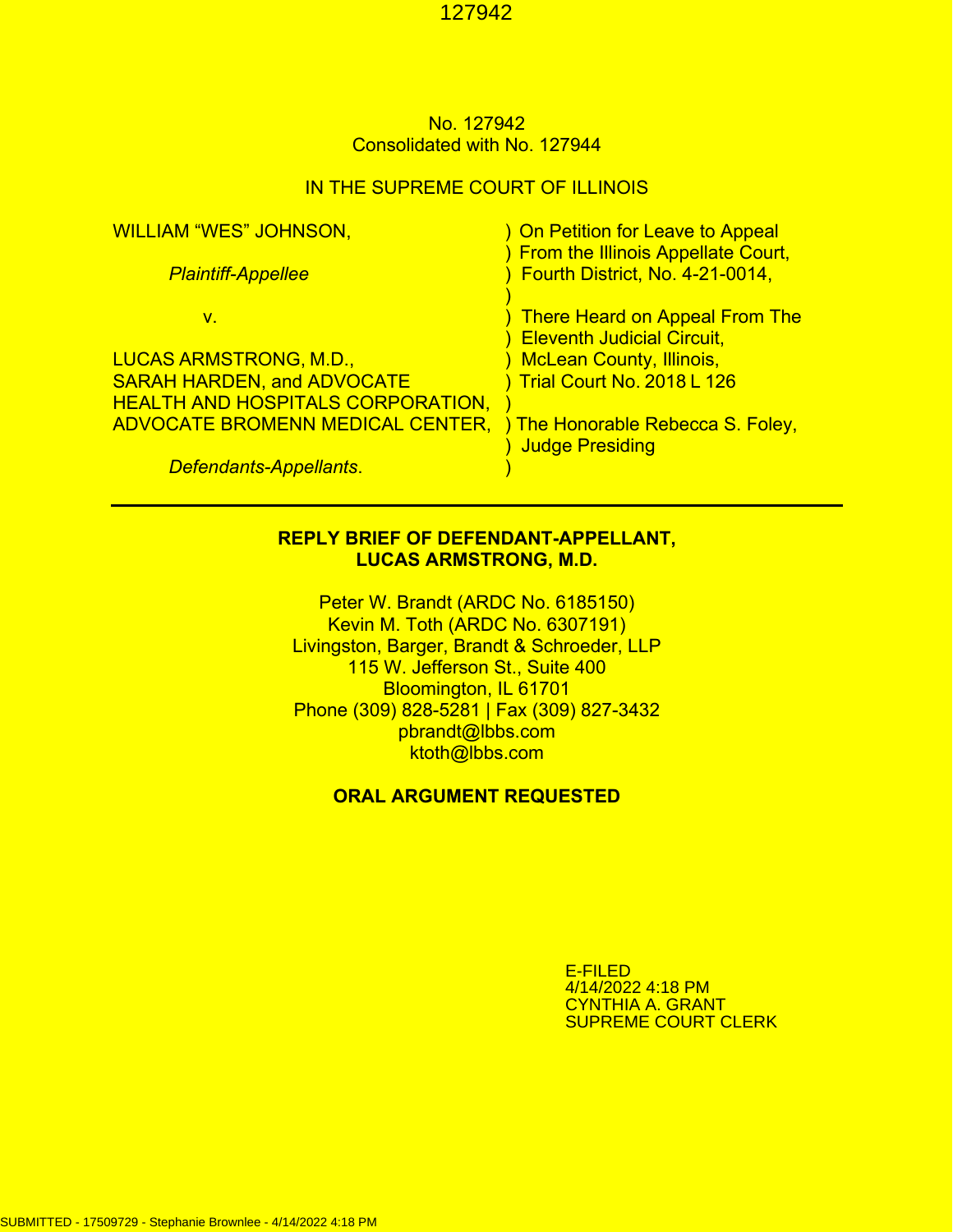#### **ARGUMENT**

## **I.** *Taylor v. City of Beardstown* **is an accurate statement of the law and is applicable to this case.**

On appeal, Plaintiff argues *Taylor v. City of Beardstown*, 142 Ill.App.3d 584, 491 N.E.2d 803 (4th Dist. 1986) is irrelevant to this case. (Appellee's Brief, pp. 7-8). The Fourth District Appellate Court, in its opinion below in this matter, found it relevant but chose to ignore it. *Johnson v. Armstrong*, 2021 IL App (4th) 210038 ¶ 69.

Plaintiff argues that the Fourth District Court of Appeals in *Taylor* did not rule that expert testimony is absolutely needed when *res ipsa loquitur* is plead. (Appellee's Brief, pp. 7-8). Plaintiff, however, misinterprets the *Taylor* opinion. Plaintiff appears to claim now, for the first time on appeal to the Supreme Court, that the "common knowledge" and understanding of non-medical persons exception to the requirement of expert testimony applies. (Appellee's Brief, pp. 8).

Neither the Circuit Court, nor the Appellate Court, determined that this case fell within the "common knowledge" exception to the expert witness requirement. The Fourth District in *Taylor* made clear that the expert witness requirement applied to how and whether the defendants therein properly restrained the plaintiff's decedent in the medical setting. 142 Ill.App.3d at 592- 94. Here, the Fourth District determined it simply was not going to follow its opinion in *Taylor. Johnson*, ¶ 69.

*Taylor*, in citing to this Court in *Spidle v.* Steward, 79 Ill.2d 1, 10, 402 N.E.2d 216, 220 (1980), underscored the proposition that plaintiffs must present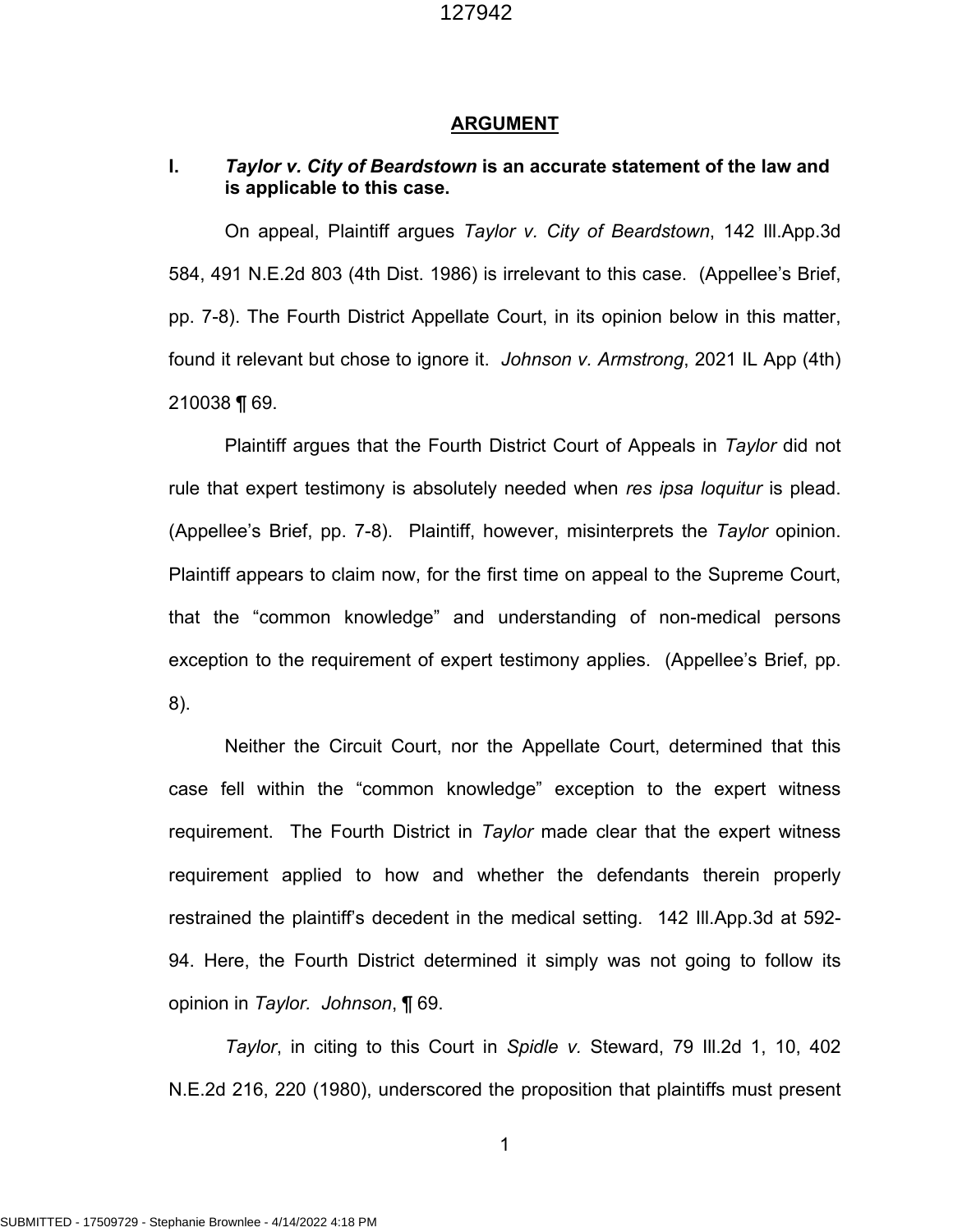proof of a negligent *act* (emphasis added). 142 Ill.App.3d at 592-93. "The doctrine will not apply unless a duty of care is owed by the defendant to the plaintiff, and it is established that a breach of duty occurred when the defendant did not measure up to the applicable standard." *Id.* at 593 (citing to *Taber v. Riordan*, 83 Ill. App. 3d. 900, 403 N.E.2d 1349 (2d Dist. 1980)).

> Of particular importance in pleading *res ipsa* is the first element, involving results which would not ordinarily occur where it not for the negligenct conduct of the defendant. **That element will be established by either presenting expert testimony to that effect, or else by showing the complained of conduct was so grossly remiss that it falls within the common knowledge and understanding of nonmedical persons, thereby obviating the need for expert evidence.**

*Id*. at 593 (emphasis added). *Taylor* found that the plaintiff never presented competent expert testimony or evidence concerning that standard of care. *Id*. at 594-94. The failure to do so resulted in judgment in favor of the defendants *Id*.

To be sure, throughout, Plaintiff has indicated a reliance upon the expert testimony of his expert Dr. Sonny Bal. On no occasion before filing his brief in the Illinois Supreme Court has Plaintiff indicated that the facts of this case fall within the "common knowledge" exception. Rather, Plaintiff contends that Dr. Sonny Bal is competent to testify regarding duty and the negligent act of a surgical tech, as called for under *Spidle*, when in fact there is no evidence Dr. Bal ever acted as a surgical tech, trained surgical techs, or was in any way familiar with the standard of care of a surgical tech. Dr. Bal never testified as to the standard of care of a surgical tech in this matter.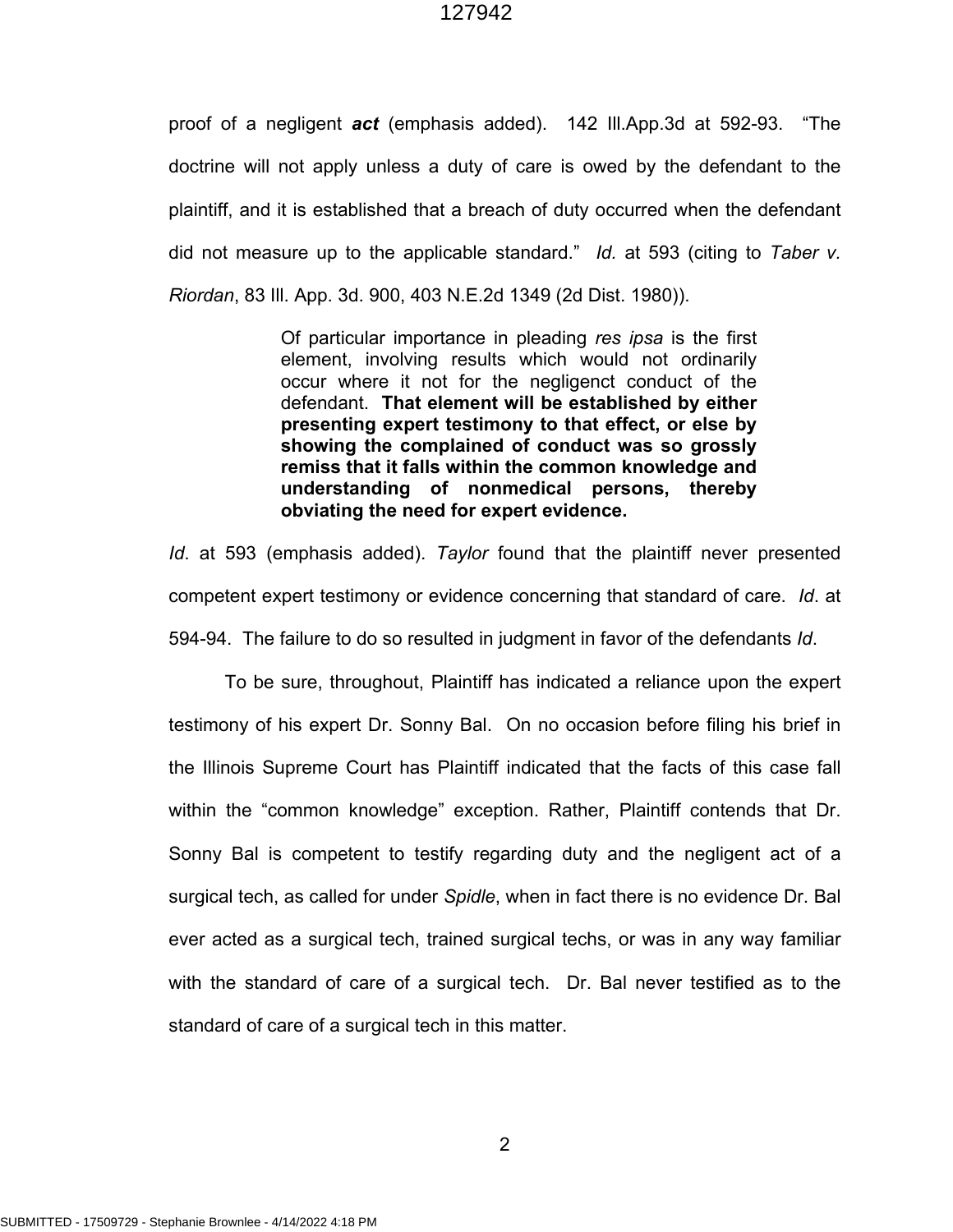Contrary to the position of the Plaintiff, there is no case law that holds competent expert testimony as to the negligent actions of one Defendant is sufficient to establish the right to have a jury consider *res ipsa loquitur* as to another Defendant for which there is no competent expert testimony regarding the standard of care or breach thereof. *Taylor* stands for the proposition that plaintiffs must present proof from which an inference of negligence may be drawn, by at least establishing the minimum standard of care by expert testimony. 142 Ill.App.3d at 593-95. "[T]he mere showing of a bad result does not in all instances mean someone was negligent" *Id.* at. 595 (citing *Stringer v. Zacheis*, 105 Ill. App. 3d. 521, 434 N.E.2d 50, (4th Dist. 1982)).

Plaintiff cites *Poole v. University of Chicago*, 186 Ill.App.3d 554, 542 N.E.2d 746 (1st Dist. 1989), for the proposition that he is not required to prove conclusively all the elements of *res ipsa loquitur* but need only present evidence reasonably showing that the elements exist. This phrase appears in other case law. It is a phrase that applies to any civil matter. No Plaintiff is required to *conclusively* prove anything, but the rest of the statement is important, as "to invoke the doctrine, a proper foundation must be alleged **and the elements**  established." *Taylor*, 142 Ill.App.3d at 593; *Poole*, 186 Ill.App.3d at 558.

As set forth in the briefs filed herein at both the Appellate Court and the Supreme Court level, the elements include the requirement that plaintiffs must demonstrate injury in an occurrence which would ordinarily not occur absent some negligence. Thus, as set forth in *Spidle*, there must be proof of a negligent act. This requires plaintiffs in a medical malpractice claim to meet at least the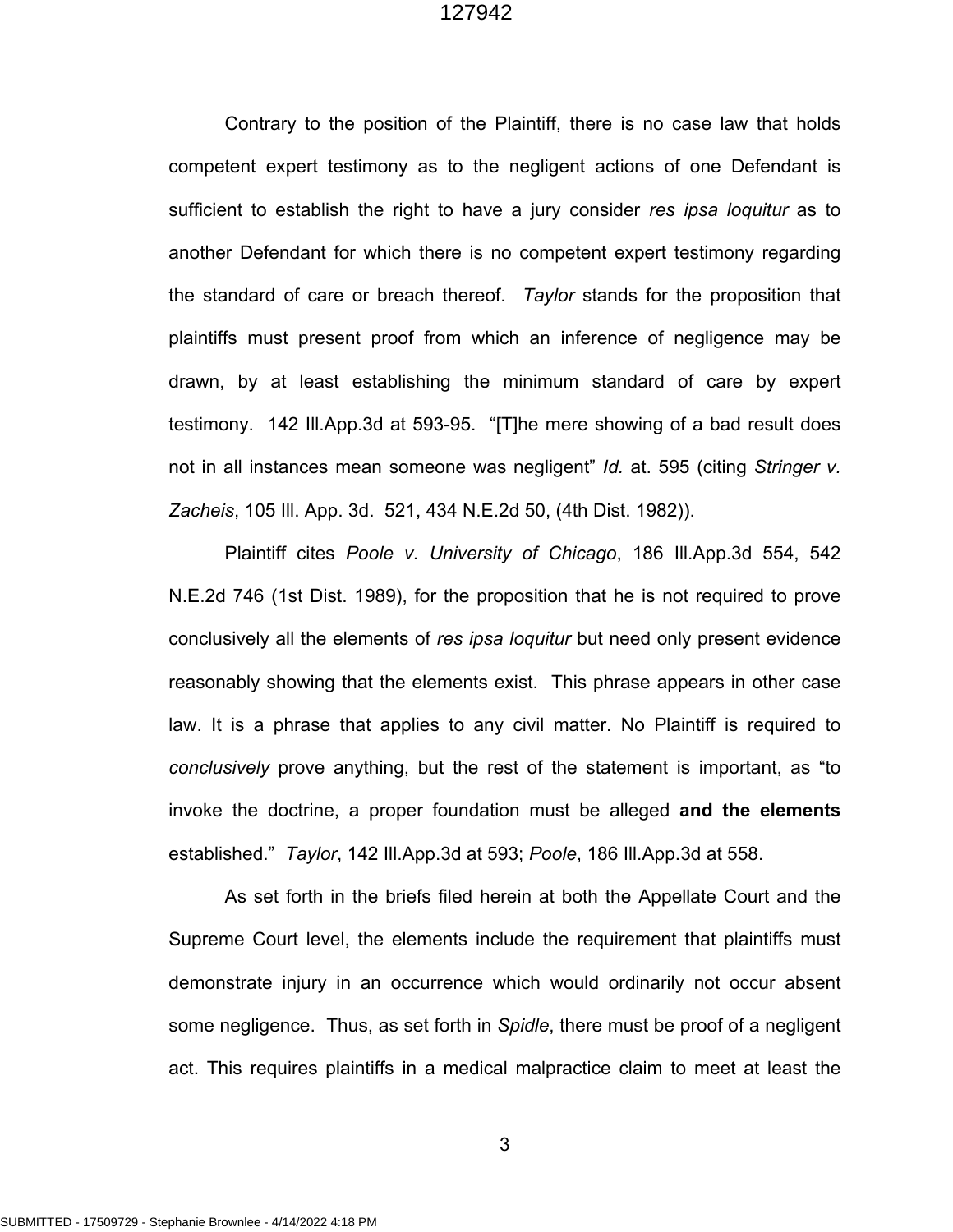threshold of proof – that a negligent act occurred – by way of expert testimony from a qualified witness. *See e.g., Taylor*, 142 Ill.App.3d at 593-95.

Here, Plaintiff has presented no competent evidence of a negligent act on the part of Tech. Harden. Rather than retain a surgical tech expert, Plaintiff chose to stand on the testimony of the orthopedic surgeon, who clearly is not competent to testify as a surgical tech. Plaintiff never attempted to establish that Dr. Sonny Bal had experience as a surgical tech or that he otherwise fit within the requirements of Section 8-2501 of the Illinois Code of Civil Procedure as an expert witness sufficiently qualified to render an opinion as to the standard of care and breach thereof of a surgical tech. That decision, by Plaintiff, is fatal to the requirement of Plaintiff to establish threshold evidence of a negligent act on the part of a care provider in the surgical setting where the "common knowledge exception" does not apply. In short, what Plaintiff fails to acknowledge is his obligation to establish a breach in the standard of care on behalf of Surgical Tech. Harden through competent expert evidence. (*Illinois Supreme Court Committee on Jury Instructions in Civil Cases, Illinois Pattern Jury Instruction – Civil* (2021 Edition, Instruction Number 105.09).

Plaintiff contends that it is an unreasonable burden for the Court to impose upon him the obligation to produce threshold evidence through expert testimony or some other evidence, that there was actual negligence on the part of Tech. Harden. Plaintiff has failed to present even general or specific acts of negligence on the part of the surgical tech through competent expert testimony. This is fatal to his *res ipsa loquitur* claim.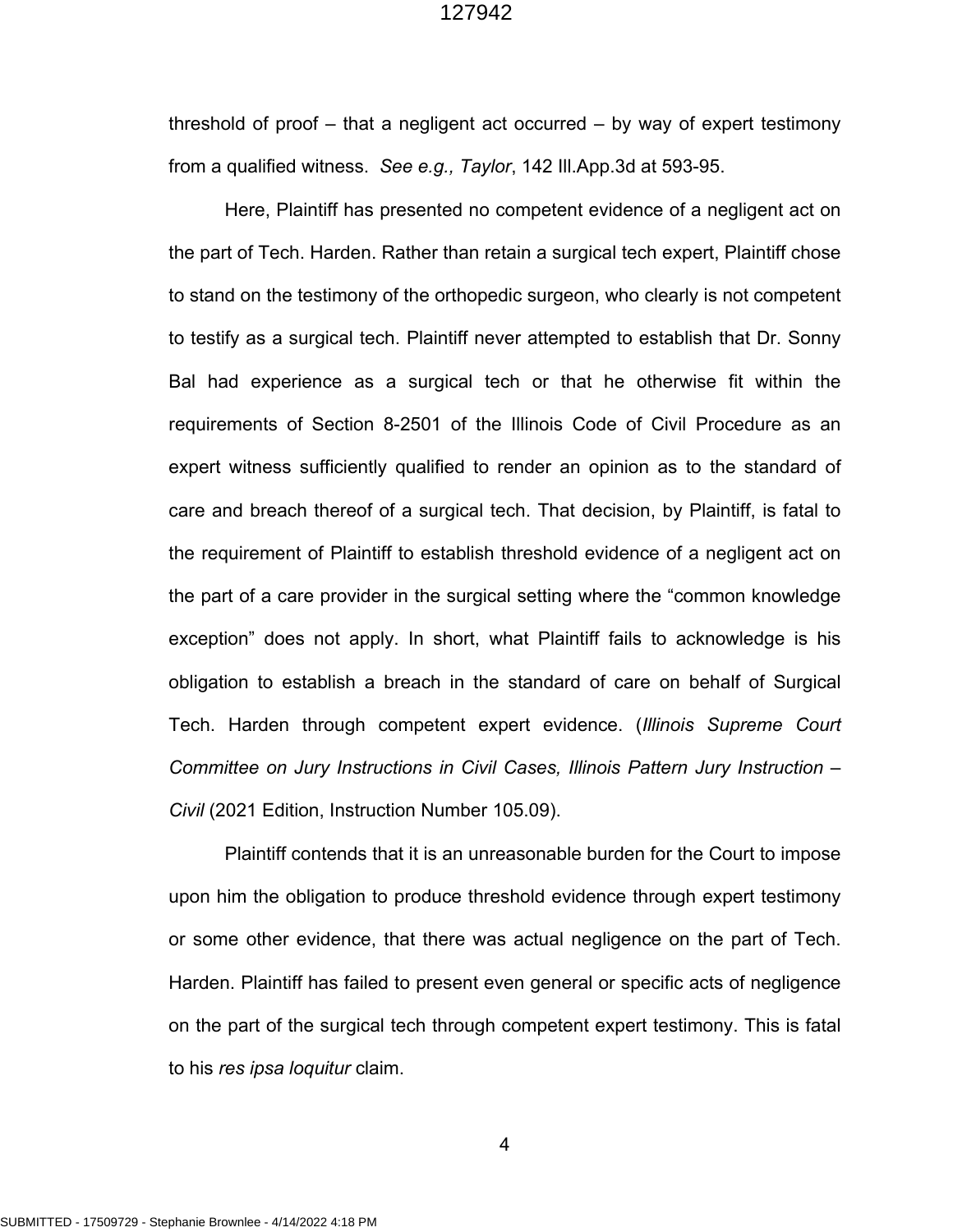Plaintiff argues that he asked his expert, Dr. Bal, at deposition if he agreed with his Supreme Court Rule 213(f)(3) disclosures, which read "[i]n the normal course of a total hip arthroplasty, complete denervation of two of the plaintiff's quadricep muscles does not happen in the absence of negligence." (Appellee's Brief, p. 5). This statement, however, makes no reference to Tech. Harden, or that Tech. Harden's actions were negligent, or that she breached the standard of care. In his Statement of Facts and in the allegations in the complaint, Plaintiff argues that Dr. Armstrong acted improperly in retracting Wes Johnson's femoral nerve or improperly directing the placement of the retractors. (Appellee's Brief, pp. 1-5). Later, Plaintiff argues "…. that Harden, and Harden alone, was holding the retractors during the surgery in question." (Appellee's Brief, p. 14). Attempts at changing one's own set of facts is an indication of failure to establish the basic elements of a claim.

The next argument Plaintiff makes is that the *Taylor* decision on *res ipsa loquitur* is *dicta* because the court ruled that Plaintiff's attempt to amend the complaint immediately before summary judgment was untimely. This position ignores the clear statements by the *Taylor* Court, that it had the duty, nonetheless, to examine the amended pleading:

> In passing on a motion to amend, a court should properly consider the ultimate efficacy of a claim as well as previous opportunities to assert it (citations omitted). Thus, the merits of a proposed amendment should be considered, and a trial court should not deny leave to amend solely on the basis of a delay in filing, unless accompanied by a showing of prejudice to the opposing party which goes beyond mere inconvenience. *Taylor*, supra at 591.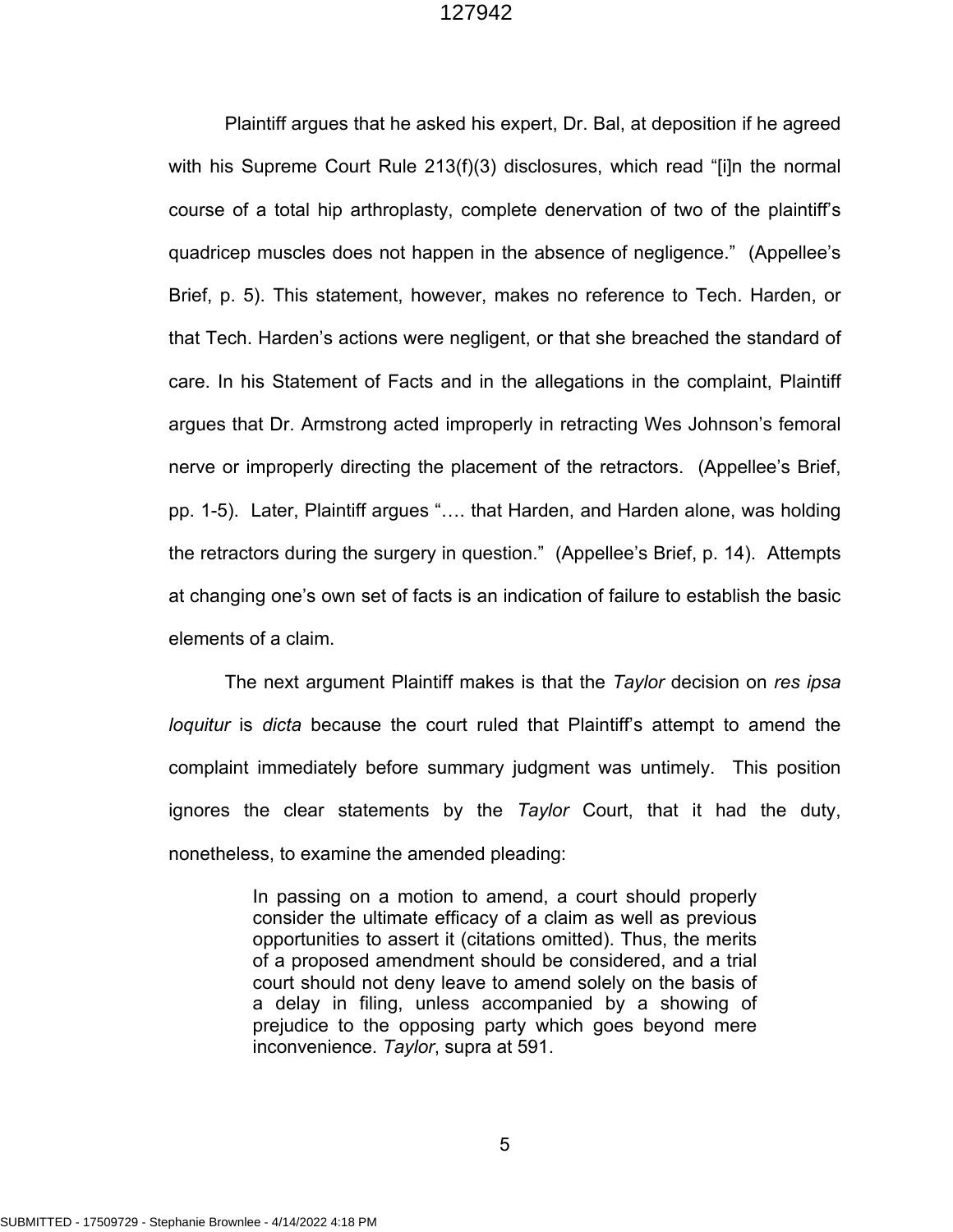142 Ill.App.3d at 591.

The *Taylor* court rendered an opinion on the amended complaint which added a count under the doctrine of *res ipsa loquitur* in its ruling. *Id*. at 591-92. Specifically, it considered the lack of proof of a breach in the standard of care as fatal to the *res ipsa loquitur* claim. *Id*. at 592-95. The case was before the court on a motion for summary judgment and the Fourth District determined that even accepting the proposition that if the trial court allowed the amendment to the complaint to add a claim for *res ipsa loquitur*, the plaintiff failed to present sufficient proof to establish the standard of care or the deviation therefrom under any theory. *Id.* at 595-99.

Plaintiff argues that there was no attempt by the plaintiff in *Taylor* to counter the evidence presented by the defendants regarding the proposition that the nursing staff at Beardstown Hospital met the standard of care. However, the opinion makes clear that the plaintiff did so by filing standards regarding patient accommodations and care. That evidence, like the evidence here, fell woefully short.

The Plaintiff claims that only one court after the *Taylor* decision adopted its holding, *i.e., Smith v. South Shore Hospital*, 187 Ill.App.3d 847, 543 N.E.2d 868 (1st Dist. 1989)). This is not true. *Dyback v. Weber*, 114 Ill.2d 232, 500 N.E.2d 8 (1986); *Gatlin v. Ruder*, 137 Ill.2d 284, 560 N.E.2d 586 (1990); and *Heastie v. Roberts*, 226 Ill.2d 515, 877 N.E.2d 1064 (2007) all underscored the obligation of plaintiffs to present expert evidence of the standard of care.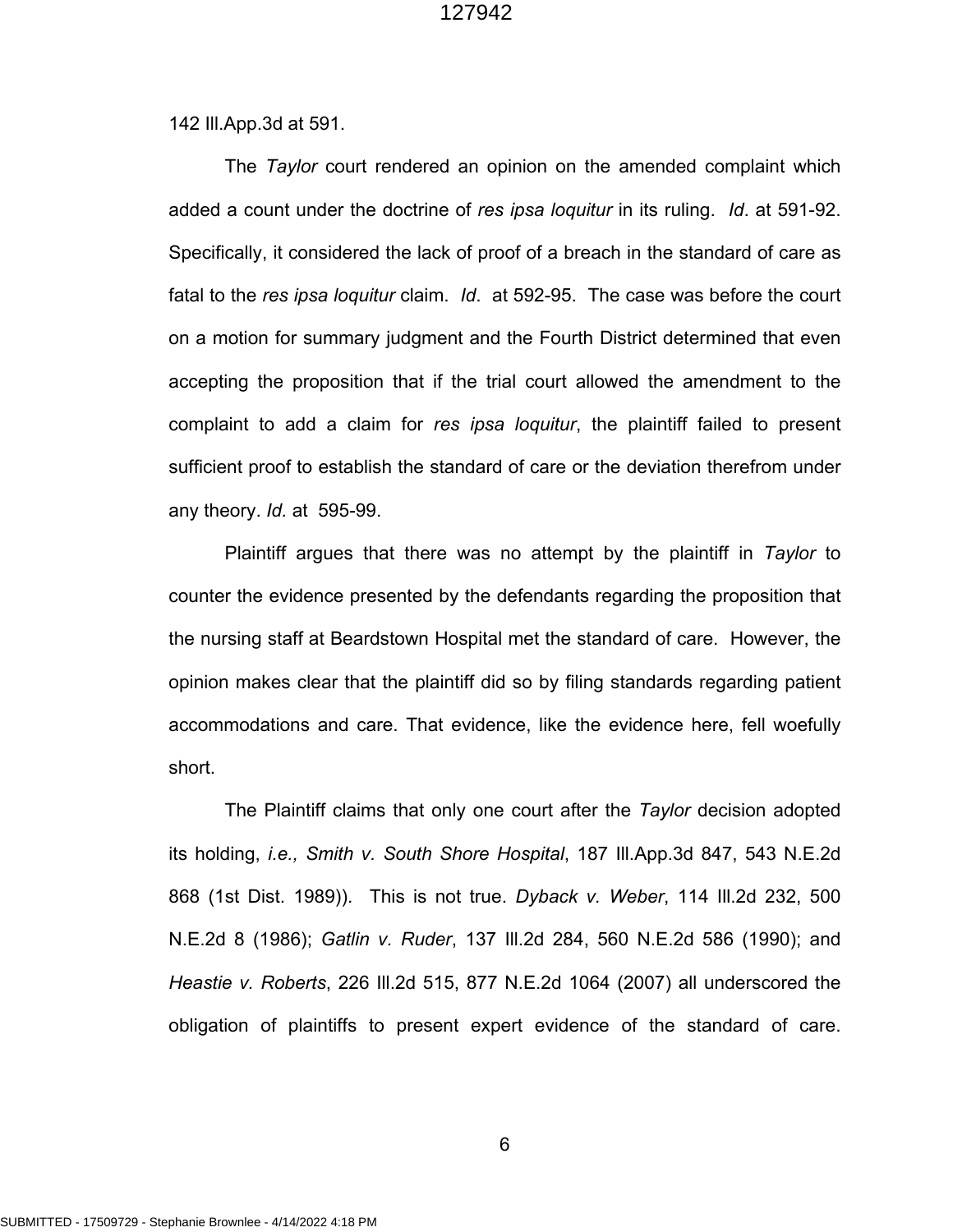Moreover, such a contention is contrary to the IPI Jury Instruction 105.09 which states, in pertinent part:

> The Plaintiff has the burden of proving each of the following propositions:

> Whether the injury in the normal course of events would not have occurred if the Defendant had used a reasonable standard of professional care while the instrumentality or procedure was under her control or management must be determined from *expert testimony* presented in this trial. You must not attempt to determine this question from any personal knowledge you have.

*Illinois Supreme Court Committee on Jury Instructions in Civil Cases, Illinois Pattern Jury Instructions – Civil* (2021 Edition), Instruction Number 105.09 (emphasis added). This instruction makes clear that the law requires Plaintiff to present expert testimony in a *res ipsa loquitur* claim.

Plaintiff cites *Gatlin* where the defendant OB/GYN admitted he may have rotated that baby in utero, and the defendant's own expert testified that action may have caused the non-displaced skull fracture. 137 Ill.2d at 293-94. No such admission is present in the facts of this case. Defendant Harden filed an Answer to the Complaint denying the allegations of negligent conduct. Her deposition testimony indicated she was not negligent in her care. This Court found in *Gatlin*  that the testimony of the defendant's expert gave rise to a material issue of fact as to the defendant's negligence. 137 Ill.2d at 293-94. This expert was competent to render opinions regarding the conduct of another OB/GYN.

Dr. Bal testified that the injury would not have occurred but for Dr. Armstrong's negligence, but never assigned that opinion to Tech. Harden. The law does not allow the assignment of liability to all present in the operating room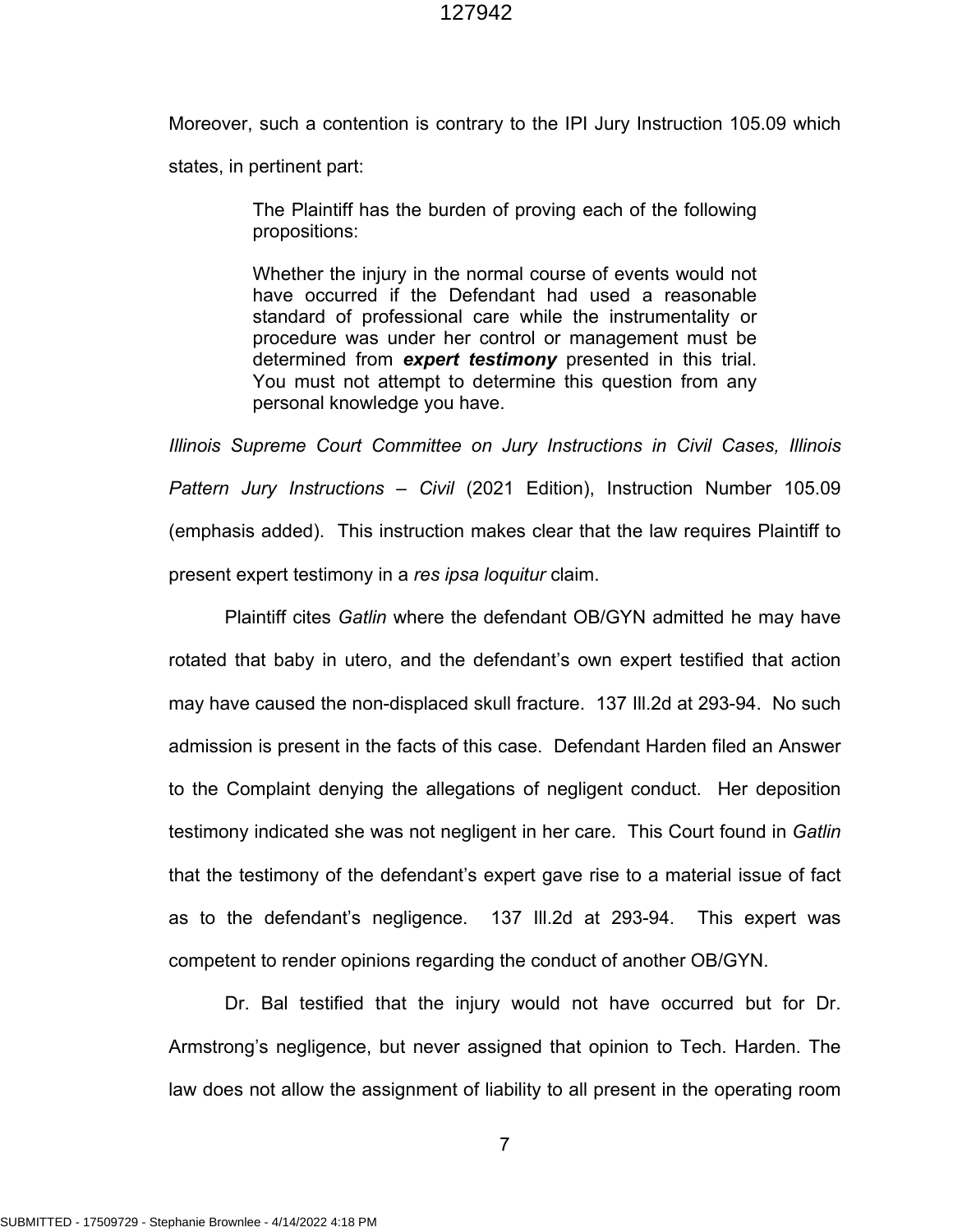just because there is expert testimony that but for the negligence of one of those care providers who might have control of the instrumentality, the injury would not occur. To allow such a clear change in the doctrine of *res ipsa loquitur* will open anyone in the operating room in any case to liability without proof of their individual conduct was negligent.

#### **II.** *Dyback* **Underscores the Need for Expert Testimony.**

Plaintiff cites *Dyback* for various propositions. In *Dyback*, the homeowner experienced a fire. 114 Ill.2d at 235. It was alleged that the defendant construction contractor left a fuel oil heater on the premises during the evening hours while repairs were ongoing at the house. *Id*. at 237-38. The trial court directed a verdict for the defendant with respect to the Count seeking recovery under the theory of *res ipsa loquitur*. *Id*. at 238.

In reversing the Appellate Court, this Court noted that fires frequently have causes other than negligence (lightning strikes, arson, etc.) and cited to *American Family Mutual Insurance v. Dobrzynski,* 88 Wis.2d.617, 623-24, 277 N.W.2d. 749, 752 (1979), for its holding that the "application of *res ipsa loquitur* is not appropriate where the accident was just as reasonably attributable to causes other than the defendant's negligence." *Id.* at 243.

This Court also found that the plaintiff's expert in *Dyback* was qualified to testify as to the origins and causes of fires, along with evaluations of the resulting losses, but was not qualified to offer opinions on the duty of care owed by home construction contractors' use and maintenance of heaters of the type at issue. *Id.* at 244. Possibly foreshadowing its opinion in *Sullivan v. Edward Hosp.*, 209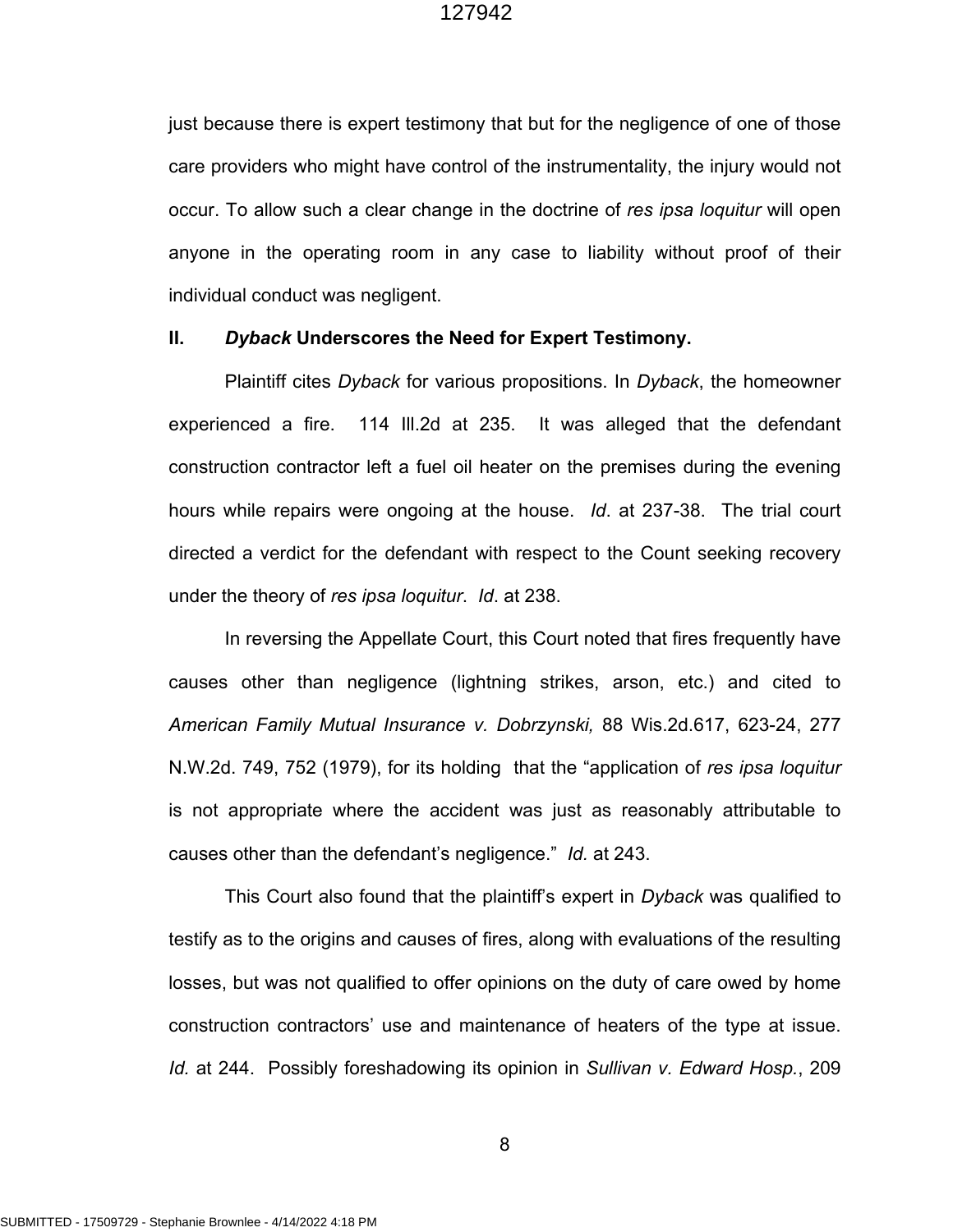Ill.2d 100, 806 N.E.2d 645 (2004), this Court made clear that having an expert who was qualified to render opinions regarding duty of care, who could annunciate what that duty consisted of and that there was a breach thereof, was essential to proceeding forward with a *res ipsa loquitur* claim. *Id*. at 244. Dr. Bal, Plaintiff's expert, was equally unqualified to render opinions about Tech. Harden's duty of care or breach thereof per not only *Sullivan*, but also *Dyback*.

Plaintiff also relies on *Metz v. Central Illinois Electric & Gas Company,* 32 Ill.2d 446, 207 N.E.2d 305 (1965). The relationship between a 1965 gas explosion case and the unique and discreet skills required to perform surgery is thin, if not non-existent.

In *Metz* there was a gas explosion which damaged the home. 32 Ill.2d at 447. There was a verdict rendered at trial in favor of the plaintiffs. *Id*. The Second District reversed that verdict. *Id*. This Court affirmed the trial court's judgment on the verdict. *Id*. at 453.

The case went to the jury on the *res ipsa loquitur* count alone. *Id*. at 447. The Second District held that *res ipsa loquitur* did not apply because Plaintiff was unable to establish the control issue related to the gas pipe. *Id*. at 447. It is important to recognize that this is a case involving a public utility where the duty owed is typically heightened under Illinois Law:

> Even though the gas company may in a particular instance be blameless, yet we believe in the view of its superior knowledge of the facts at hand and its responsibility to the community, it has a duty to come forward and make explanation.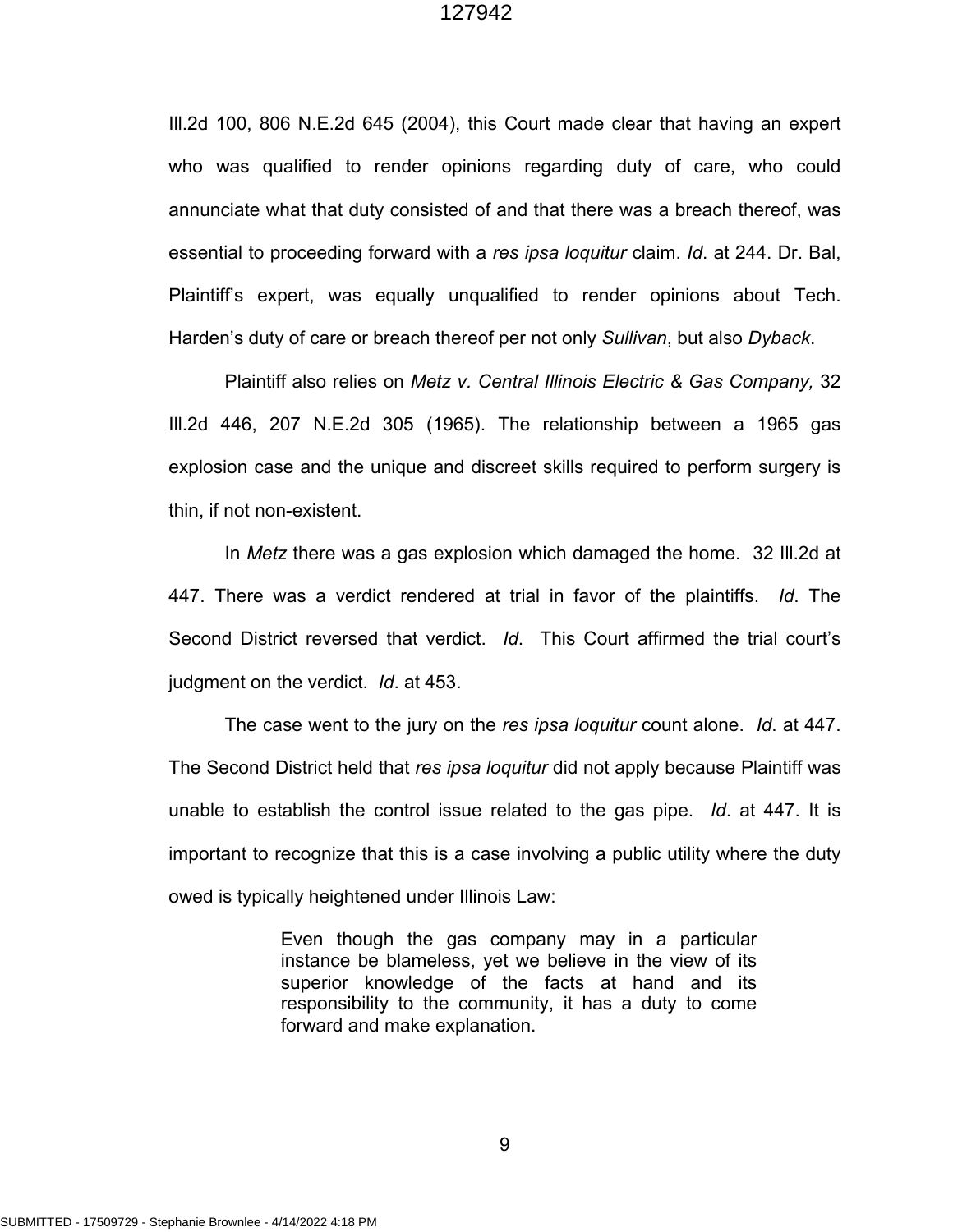*Id*. at 451. This Court underscored that gas is a dangerous commodity and that there would be a higher level of care imposed upon a public utility. *Id*. So the relationship of the holding in *Metz* to the facts here is dubious.

## **III. Plaintiff Avoids Discussing Sullivan.**

The requirement that the expert witness be licensed in the same school of medicine is foundational. "

> Once the foundational requirements have been met, the trial court has discretion to determine whether a physician is qualified and competent to state his opinion as an expert regarding the standard of care. If the expert physician fails to satisfy either of the foundational requirements, the trial court must disallow the expert's testimony.

*Sullivan*, 209 Ill.2d at 113 (internal citations omitted) (citing to *Jones v. O'Young* 154 Ill.2d 39, 607 N.E.2d. 224 (1992)).

Citing *Dolan v. Galluzzo*, 77 Ill.2d 279, 284, 396 N.E.2d 13 (1979), the *Sullivan* Court recognized the legislature established that health professionals had different training and chose to regulate each profession separately. *Id*. at 113-14. The *Dolan* court recognized that there is no assumption science and medicine have achieved a universal standard of treatment of disease and injury that applies to all practitioners of medicine and surgery, physical therapy, nursing, etc. *Id*. at 113-14. "In its wisdom, the legislature has recognized a fundamental tenet of contemporary life: no one person, group or school has yet succeeding in abstracting a universal medical method from the many changing methods used in science and medicine." *Id*. at 113-14.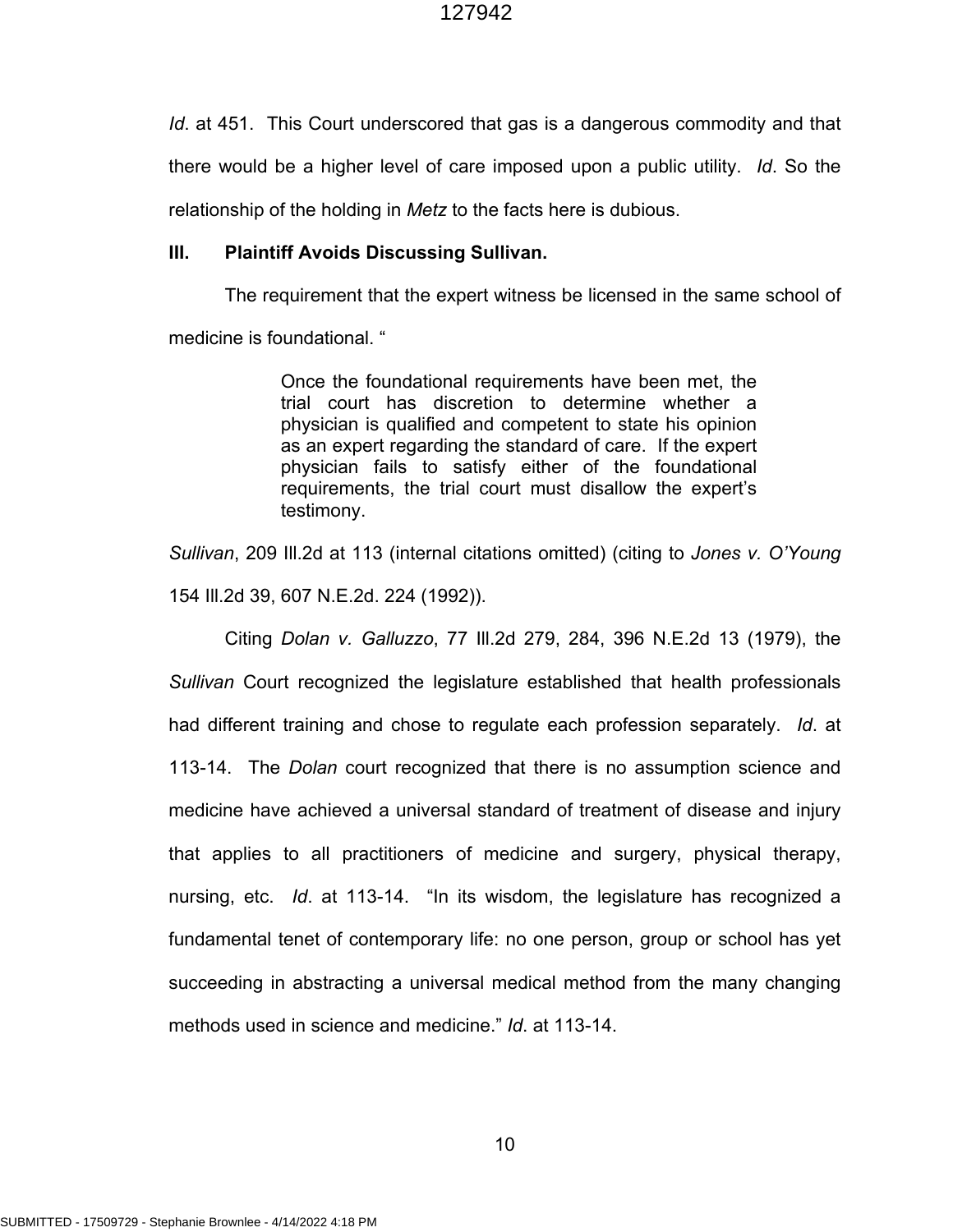Dr. Sonny Bal, Plaintiff's expert, expressed nothing in his deposition to indicate he was familiar with the methods, procedures, and treatments ordinarily observed by other health care providers, particularly surgical techs. He was never qualified by Plaintiff to have expertise in Sarah Harden's area of education, training, knowledge, and experience.

This Court in *Sullivan* found it important that different medical professionals be held to the standard of their school's education, training, and knowledge. A surgical tech should not be held to the same standard as an orthopedic surgeon because of the disparate levels of education, training, and knowledge. Plaintiff here is seeking that this Court reverse its holding in *Sullivan* that expert testimony must come from those trained in the same school of medicine as the defendant.

### **IV. Fault-Based Liability.**

In his brief, Plaintiff seeks a move by this Court away from fault-based liability. (Appellee's Brief, pp. 7-18). If Plaintiff is absolved from the responsibility of establishing duty and breach by expert testimony in a medical negligence case in the context of *res ipsa loquitur,* then injury during any medical procedure constitutes negligence *per se.* A fault-based determination is then no longer required. Injury during an operative procedure becomes a strict liability occurrence. Strict liability merely ascertains that a potentially harmful injury occurred and says nothing about the circumstances of any action committed by the defendant. Illinois has not established a "no-fault" approach to *res ipsa loquitur* which would eliminate the requirement of proving negligence.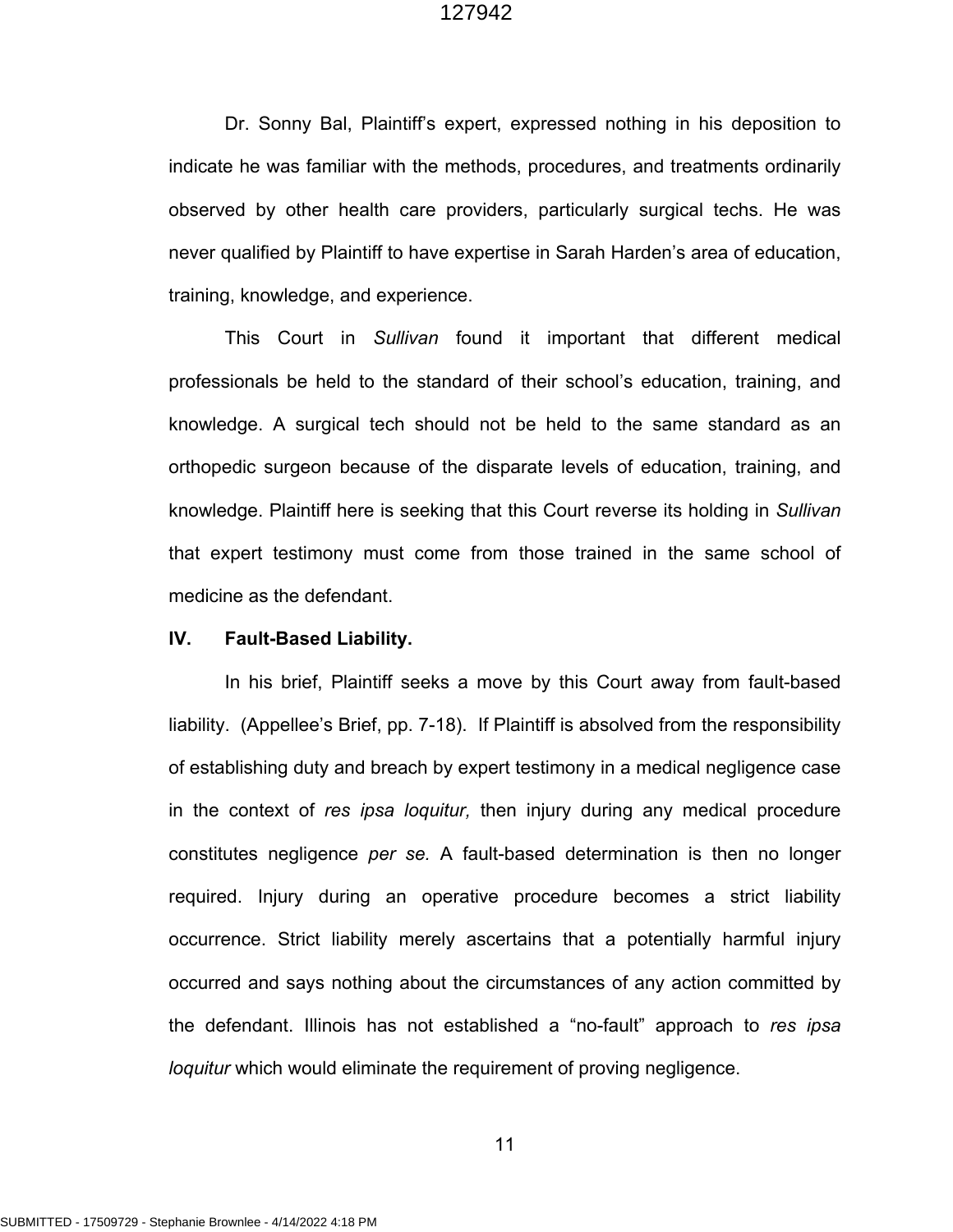The basis for the doctrine of *res ipsa loquitur* (whether one believes it is a tort doctrine or an evidentiary doctrine) is based in the proposition that the circumstances surrounding an injury can be evidence that the defendant's negligence caused it. However, here we have two defendants, each with their own individual duty to the patient. Withdrawing the requirement of expert testimony, where a lay jury would have no surgical experience, allows the inference of negligence to go forward without any limits on the circumstantial evidence the trier of fact is permitted to consider. It becomes a doctrine that espouses liability without fault. The effect of interpreting the doctrine of *res ipsa loquitur* where no expert testimony is necessary to explain the conduct required of a surgical tech, is to promote the imposition of liability on defendants when they are not negligent, which is to imposes strict liability. It puts the trial judge in the position of finding that a reasonable juror could find that the conditions are satisfied without qualified expert opinion testimony and therefore the judge is obliged to allow the jury to impose their own untrained determination of fault*.*

The requirement necessary to proceed under the doctrine of *res ipsa loquitur* which is most controversial is that "the event be of a kind which ordinarily does not occur in the absence of negligence." Restatement (Second) of Torts §328, d (Am. Law Inst. 1965). The biggest concern for courts is determining the probability calculation required by the doctrine. Negligence must be part of the determination. And, negligence is defined as a failure to exercise due care. *See* Restatement (Third) of Torts: Liability for Physical and Emotional Harm §3 (Am. Law Inst. 2010) ("A person acts negligently if the person does not exercise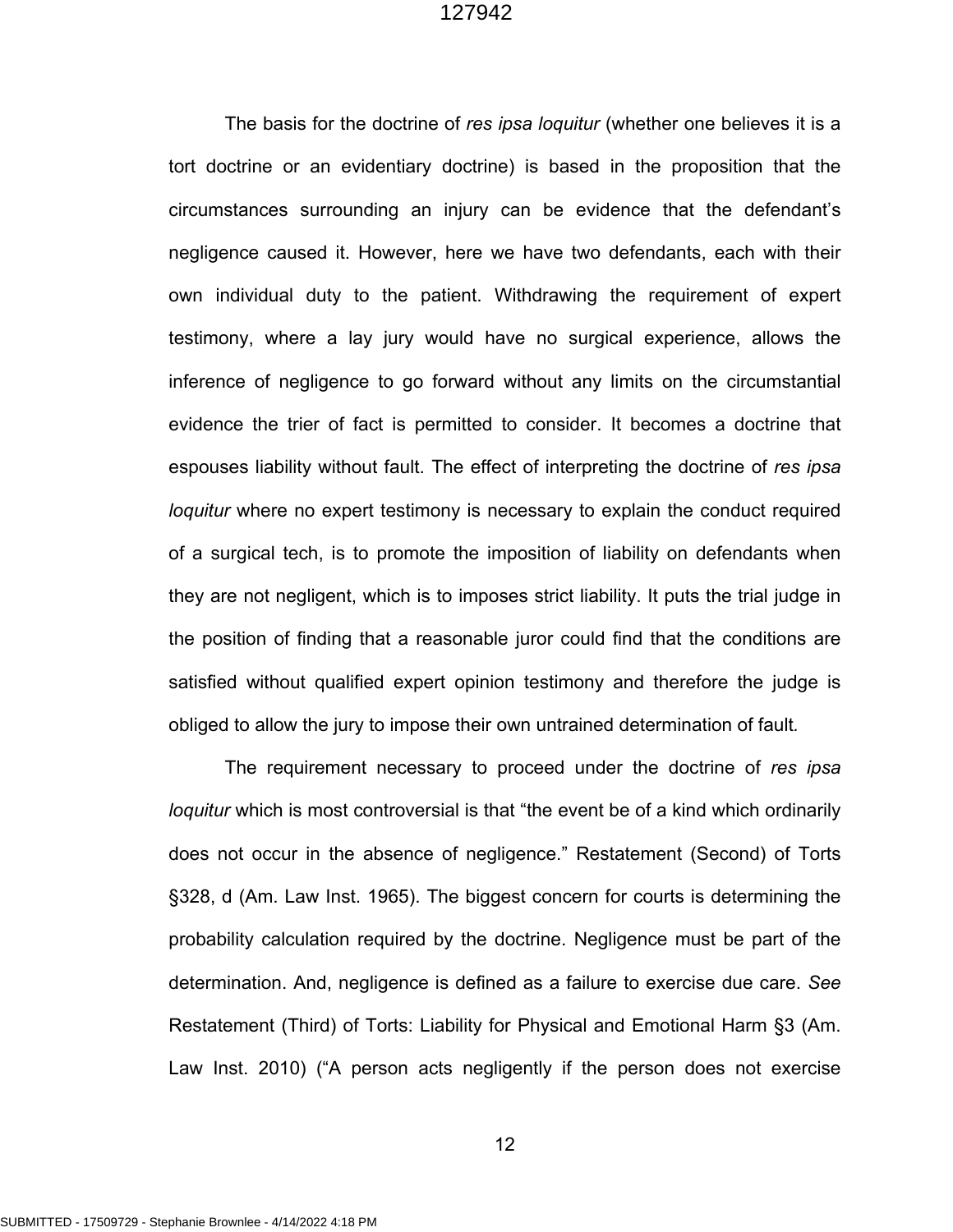reasonable care under all of the circumstances.") An assessment of breach in the standard of care is at the heart of the jury determination.

Hypothetically, when a surgical procedure is performed carefully, injury to a femoral nerve branch occurs 10% of the time. Without expert testimony to testify regarding the exercise of due care, *res ipsa* would apply even though a care provider was simply unlucky based upon the statistics of injury. The test is not whether a particular injury rarely occurs, but rather, when it occurs, is it ordinarily the result of negligence.

In Illinois the only way in which negligence can be established in a medical negligence claim is through expert testimony. *Res ipsa loquitur* should apply only if, in the universe of adverse outcomes, the care provider was negligent more often than when he or she exercised due care. In other words, given the injury, expert testimony is required to establish that the probability of negligence is greater than half. Stated otherwise, the doctrine should only apply when the adverse event more probably true than not resulted from the defendant's negligence as determined by expert testimony. Courts should avoid the implication that *res ipsa loquitur* may apply when the event is equally likely a result of appropriate care.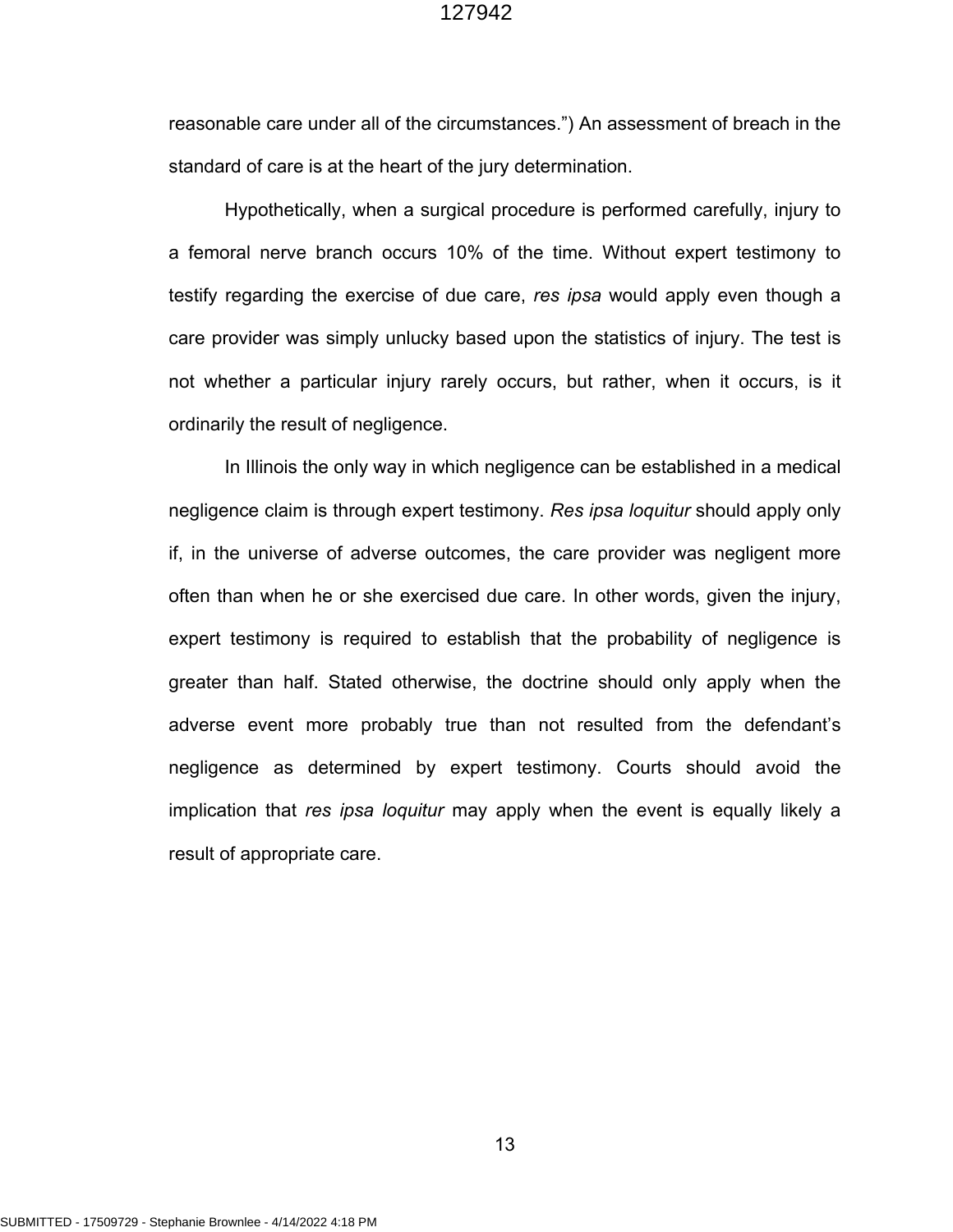#### **CONCLUSION**

It has never been the law in Illinois that the doctrine of *res ipsa loquitur* can be applied in a fashion where plaintiffs can meet their burden of proof without expert opinion evidence of negligent care in the fact setting of this case. If the Fourth District's Opinion here stands, jurors will be directed to speculate as to whether the care provided by a defendant was negligent in the complete absence of expert medical testimony that a defendant breached the applicable standard of care.

FROM THE FOREGOING, Appellant, Lucas Armstrong, M.D., prays that the decision of the Illinois Appellate Court for the Fourth District, dated October 28, 2021, be reversed and the case be remanded for further proceedings consistent with this Court's opinion.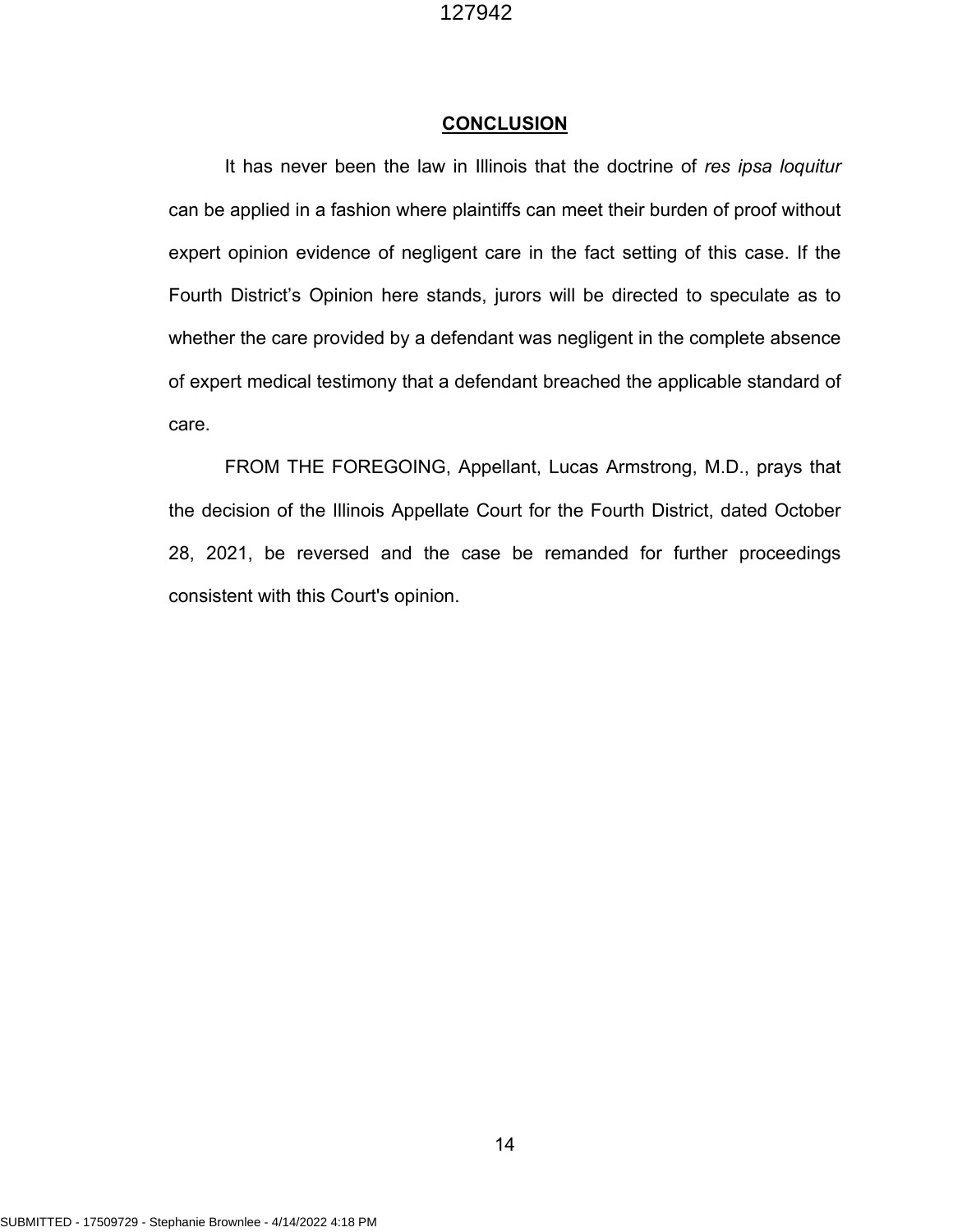Dated: April 14, 2022.

Respectfully submitted, LUCAS ARMSTRONG, M.D., Defendant-Appellant,

By: LIVINGSTON, BARGER, BRANDT & SCHROEDER, LLP

By: /s/ Peter W. Brant (ARDC# 6185150) One of his attorneys

 $\overline{\phantom{a}}$  $\overline{\mathbf{r}}$ 

By: /s/ Kevin M. Toth (ARDC# 6307191) One of his attorneys

Peter W. Brandt (ARDC No. 6185150) Kevin M. Toth (ARDC No. 6307191) Livingston, Barger, Brandt & Schroeder, LLP 115 W. Jefferson St., Suite 400 Bloomington, IL 61701 (Phone (309) 828-5281 | Fax (309) 827-3432 pbrandt@lbbs.com ktoth@lbbs.com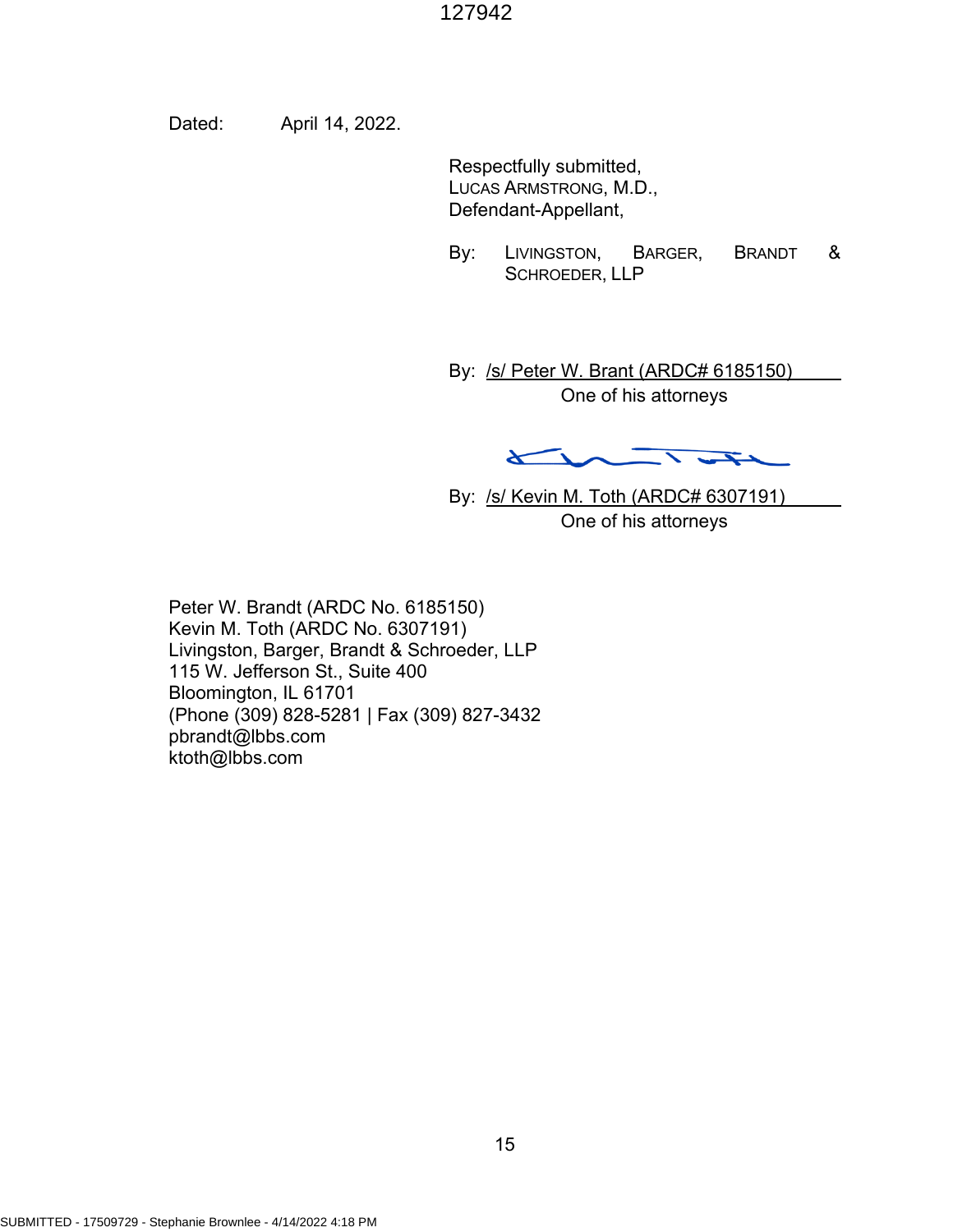## **CERTIFICATE OF COMPLIANCE**

I certify that this brief conforms to the requirements of Rules 341(a) and (b). The length of this brief, excluding the pages contained in the Rule 341(d) cover, the Rule 341(c) certificate of compliance, the certificate of service, and those matters to be appended to the brief under Rule 342(a), is fifteen (15) pages.

By: /s/ Peter W. Brant (ARDC# 6185150)

 $\overline{\phantom{0}}$  $\sqrt{2}$ 

By: /s/ Kevin M. Toth (ARDC# 6307191)

Peter W. Brandt (ARDC No. 6185150) Kevin M. Toth (ARDC No. 6307191) Livingston, Barger, Brandt & Schroeder, LLP 115 W. Jefferson St., Suite 400 Bloomington, IL 61701 (Phone (309) 828-5281 | Fax (309) 827-3432 pbrandt@lbbs.com ktoth@lbbs.com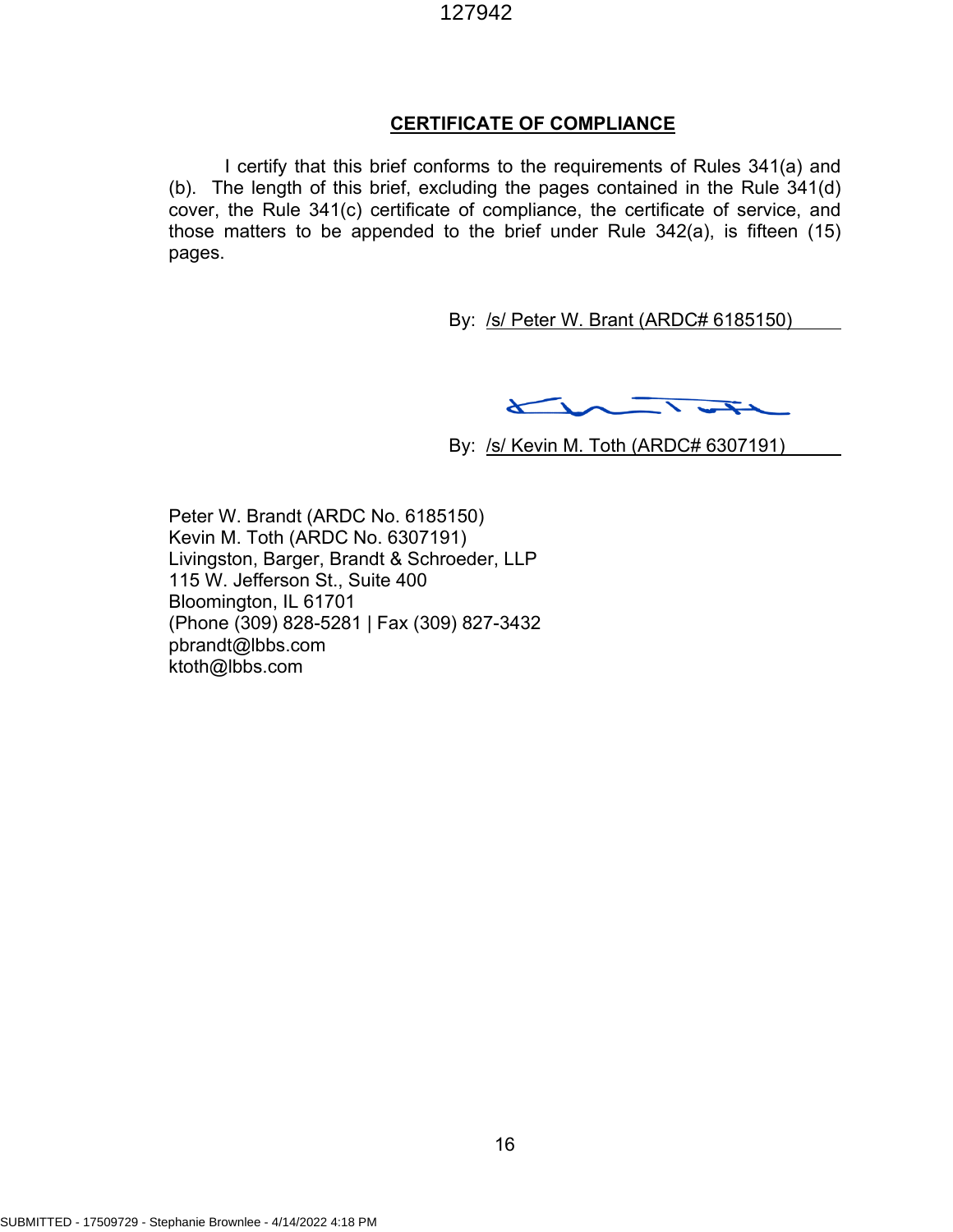## No. 127942 Consolidated with No. 127944

#### IN THE SUPREME COURT OF ILLINOIS

| WILLIAM "WES" JOHNSON,<br>Plaintiff-Appellee | ) On Petition for Leave to Appeal<br>From the Illinois Appellate Court,<br>Fourth District, No. 4-21-0014, |
|----------------------------------------------|------------------------------------------------------------------------------------------------------------|
|                                              |                                                                                                            |
| v.                                           | There Heard on Appeal From The<br>Eleventh Judicial Circuit,                                               |
| LUCAS ARMSTRONG, M.D.,                       | McLean County, Illinois,                                                                                   |
| SARAH HARDEN, and ADVOCATE                   | Trial Court No. 2018 L 126                                                                                 |
| HEALTH AND HOSPITALS CORPORATION,            |                                                                                                            |
| ADVOCATE BROMENN MEDICAL CENTER,             | ) The Honorable Rebecca S. Foley,<br><b>Judge Presiding</b>                                                |
| Defendants-Appellants.                       |                                                                                                            |

# **NOTICE OF FILING**

To: James Ginzkey GINZKEY LAW OFFICE 221 E. Washington Street Bloomington, IL 61701 *jim@ginzkeylaw.com service@ginzkeylaw.com*

> Troy A. Lundquist Scott A. Schoen Stacy K. Shelly LANGHENRY, GILLEN, LUNDQUIST & JOHNSON, LLC 605 S. Main Street Princeton, IL 61356 *tlundquist@lglfirm.com sschoen@lglfirm.com sshelly@lglfirm.com*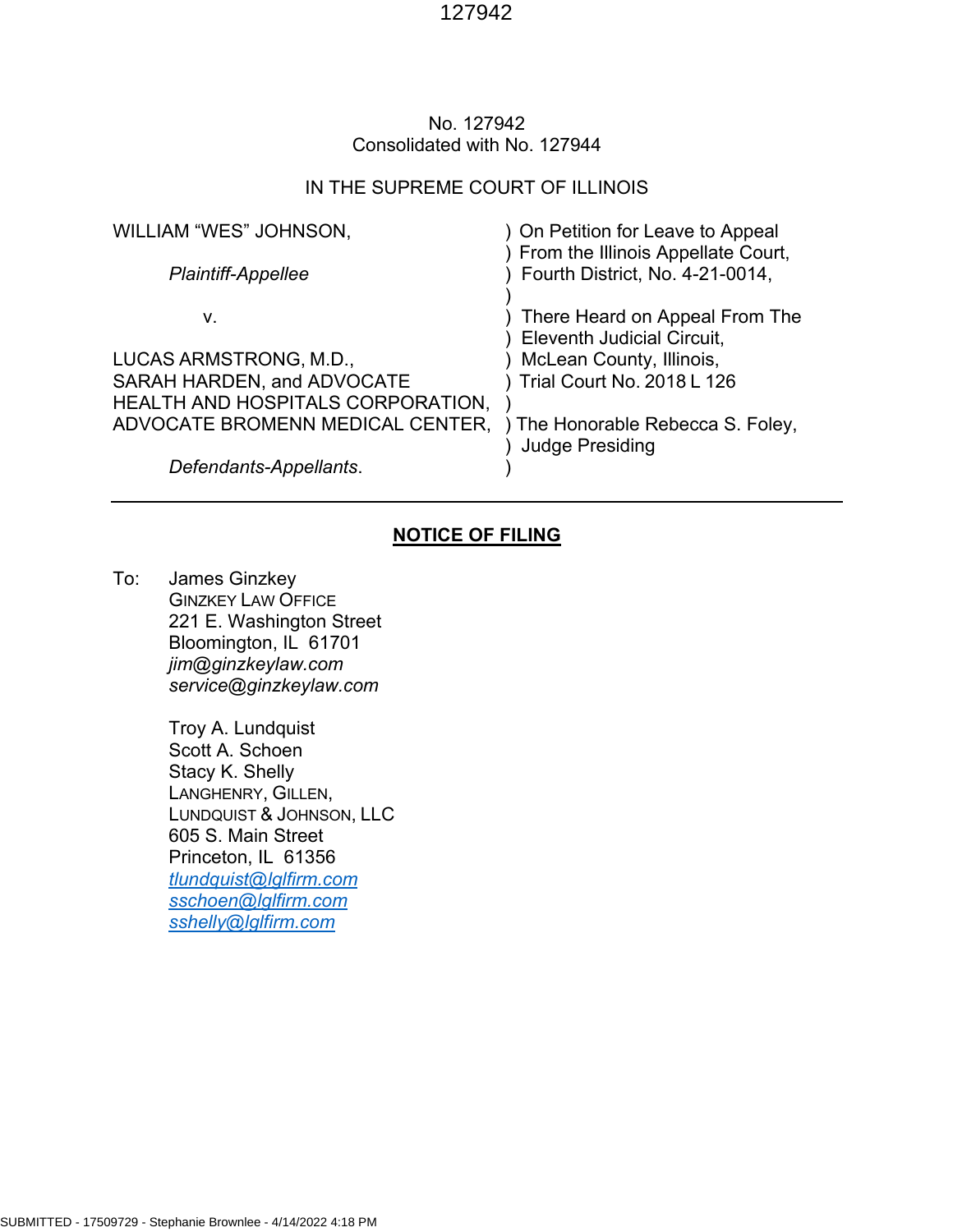PLEASE TAKE NOTICE that on April 14, 2022, the REPLY BRIEF OF DEFENDANT-APPELLANT, LUCAS ARMSTRONG, M.D., CERTIFICATE OF COMPLIANCE, AND NOTICE OF FILING, are being filed electronically with the Clerk of the Supreme Court of Illinois, a copy of which is attached and served upon you.

Respectfully submitted,

LUCAS ARMSTRONG, M.D., Appellants-Defendants

By: LIVINGSTON, BARGER, BRANDT & SCHROEDER, LLP

 $\overline{\phantom{a}}$  $\leftarrow$ 

By: /s/ Kevin M. Toth One of his attorneys

Peter W. Brandt (ARDC No. 6185150) Kevin M. Toth (ARDC No. 6307191) Livingston, Barger, Brandt & Schroeder, LLP 115 W. Jefferson St., Suite 400 Bloomington, IL 61701 (Phone (309) 828-5281 | Fax (309) 827-3432 pbrandt@lbbs.com ktoth@lbbs.com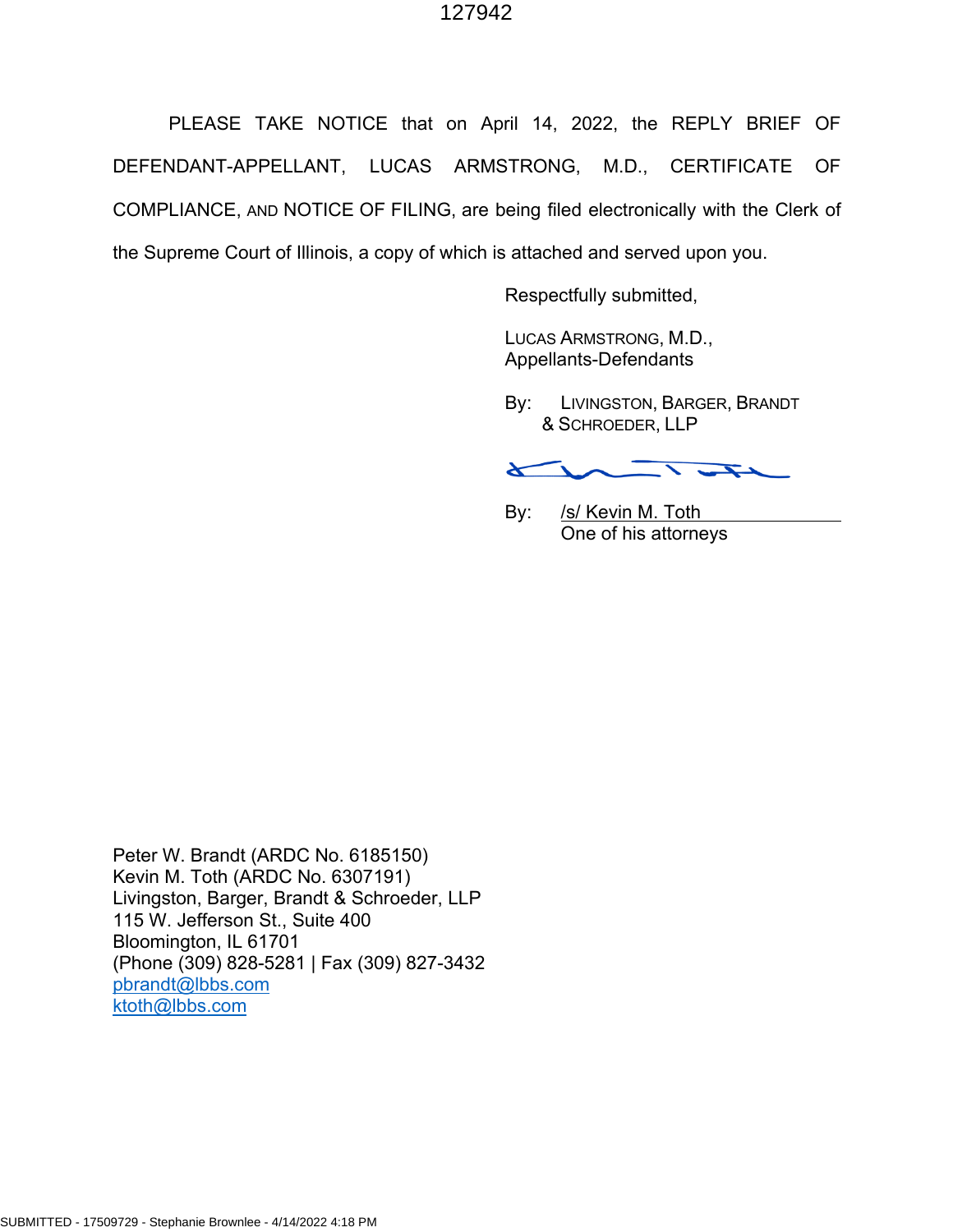## No. 127942 Consolidated with No. 127944

## IN THE SUPREME COURT OF ILLINOIS

| WILLIAM "WES" JOHNSON,<br>Plaintiff-Appellee | ) On Petition for Leave to Appeal<br>From the Illinois Appellate Court,<br>Fourth District, No. 4-21-0014, |
|----------------------------------------------|------------------------------------------------------------------------------------------------------------|
| v.                                           | There Heard on Appeal From The<br>Eleventh Judicial Circuit,                                               |
| LUCAS ARMSTRONG, M.D.,                       | McLean County, Illinois,                                                                                   |
| SARAH HARDEN, and ADVOCATE                   | Trial Court No. 2018 L 126                                                                                 |
| HEALTH AND HOSPITALS CORPORATION,            |                                                                                                            |
| ADVOCATE BROMENN MEDICAL CENTER,             | ) The Honorable Rebecca S. Foley,<br><b>Judge Presiding</b>                                                |
| Defendants-Appellants.                       |                                                                                                            |

# **CERTIFICATE OF SERVICE**

To: James Ginzkey GINZKEY LAW OFFICE 221 E. Washington Street Bloomington, IL 61701 *jim@ginzkeylaw.com service@ginzkeylaw.com*

> Troy A. Lundquist Scott A. Schoen Stacy K. Shelly LANGHENRY, GILLEN, LUNDQUIST & JOHNSON, LLC 605 S. Main Street Princeton, IL 61356 *tlundquist@lglfirm.com sschoen@lglfirm.com sshelly@lglfirm.com*

The undersigned, an attorney, on oath state I served the foregoing REPLY BRIEF OF DEFENDANT-APPELLANT, LUCAS ARMSTRONG, M.D., CERTIFICATE OF COMPLIANCE, AND NOTICE OF FILING, upon counsel listed above via electronic mail on April 14, 2022.